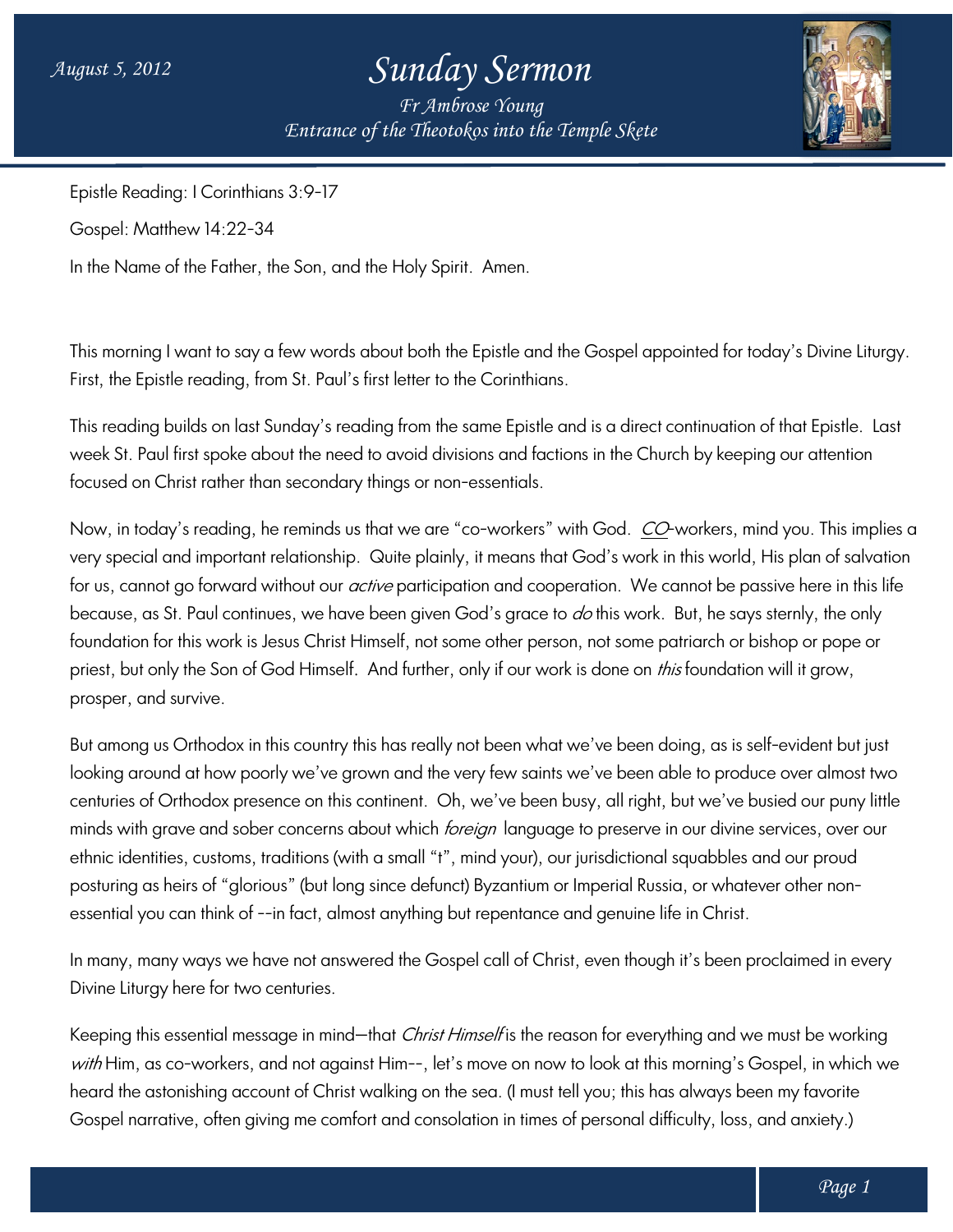## *Entrance of the Theotokos Entrance of into the Temple Skete Sunday Sermon Fr Ambrose Young*



Jesus comes out to the disciples in their boat, walking on the surface of the water and, seeing this, they are understandably terrified, thinking it must be a ghost. "But Jesus said unto them: 'Fear not, it is I."

Brothers and sisters, how often, in the midst of the dark night, in the middle of life's sometimes very fierce storms, Jesus comes out to the disciples in their boat, walking on the surface of the water and, seeing this, they are understandably terrified, thinking it must be a ghost. "But Jesus said unto them: 'Fear not, it is l."<br>Brothers and there<del>f</del>ore we should not be afraid?

St. Peter recognized the Master and then said, "Lord, if it is Thee, bid me come to you on Thee on the water."And Christ said, "Come." St. Peter recognized the Master and then said, "Lord, if it is Thee, bid me come to you on Thee on the water." And<br>Christ said, "Come."<br>**"Then Peter got down out of the boat, walked on the water and came toward Jesus. But** 

was afraid and, beginning to sink, cried out, 'Lord, save me! Immediately Jesus reached out his hand and caught him. 'Oh you of little faith,' he said, 'why did you doubt?' And when they climbed into the boat, the wind died down. Then those who were in the boat worshiped Him, saying, 'Truly Thou art the Son of God.'" r and came toward Jesus. But when he saw the wind, he<br>he! Immediately Jesus reached out his hand and caught<br>And when they climbed into the boat, the wind died<br>aying, 'Truly Thou art the Son of God.'"<br>hally isn't just the L

down. Then those who were in the boat worshiped Him, saying, 'Truly Thou art the Son of God.'"<br>What an account; what a miracle! But the main point actually isn't just the Lord walking on the water and telling them not to be atraid. The main point is that as long as Peter kept his eyes, his "tocus" in other words too could walk safely through the storm on the water. But the moment he took his gaze away from the Lord and l became aware of the wind and the waves he began to sink.

And so it is with us. Most of us manage, without any difficulty whatsoever, to take our eyes off Christ each and And so it is with us. Most of us manage, without any difficulty whatsoever, to take our eyes off Christ each and<br>every day so that, when the storms of life come, we start to sink. The lesson here is clear and explicit and

But note also how this Gospel reading links into the Epistle we just heard this morning, which in turn is connected to every day so that, when the storms of life come, we start to sink. The lesson here is clear and explicit and dramatic.<br>But note also how this Gospel reading links into the Epistle we just heard this morning, which in turn Price, our Savior and Redeemer who, *alone*, can prevent divisions and factions and quarrels in the Church and also help us to walk boldly and safely through the storms of life.

Human life is a sea, an ocean, you see—and so the Holy Fathers have also taught us. And just as in the physical world, great storms can occur on the sea of life. We've all experienced them at one time or another; some of us have gone through more than one storm, and probably will have to weather others, still to come, perhaps even ' worse ones, both in the Church, in the country, and in our own private lives. Those who safely sail through the storms of this world's oceans do so on great ocean liners. Those who safely sail through the storm *the Ark of the Church*, which is the fulfillment of the Ark of Noah, the Old Testament "type" or foreshadowing of the Church, as St. Peter says in an epistle. can prevent divisions and factions and quarrels in the Church and also<br>storms of life.<br>so the Holy Fathers have also taught us. And just as in the physical<br>fe. We've all experienced them at one time or another; some of us<br>